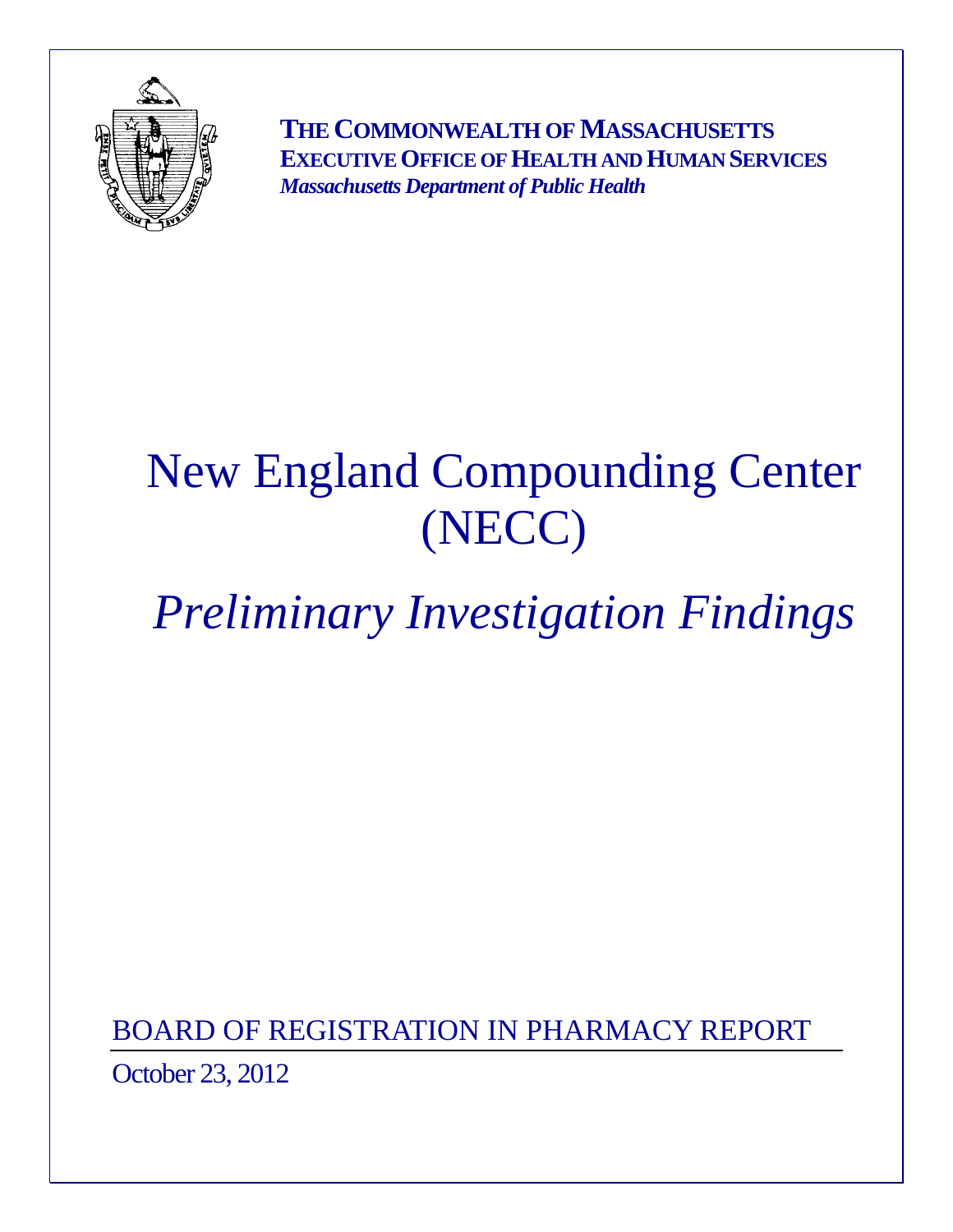### **INTRODUCTION**

Since September 24, 2012 a widespread outbreak of fungal meningitis has affected people in 17 states and caused 23 deaths at the time of this report. The outbreak originated from a medication compounded by New England Compounding Center (NECC), a facility licensed by the Massachusetts Board of Registration in Pharmacy (Board). The Massachusetts Department of Public Health (DPH) has taken immediate action to protect public health and safety. In collaboration with investigators from the U.S. Food and Drug Administration (FDA), DPH investigators have worked to identify the root causes of these events. While the complete scope and severity of this outbreak will not be fully understood for many weeks, to ensure the utmost transparency, DPH is releasing these preliminary findings from its ongoing investigation of NECC. This report constitutes early findings that may be subject to revision as the investigation unfolds.

Medication compounding involves the practice of taking commercially available products and modifying them to meet the needs of an individual patient pursuant to a prescription from a licensed provider. Nearly all retail pharmacies in Massachusetts perform compounding, however only 25 compounding pharmacies meet the standards necessary to produce sterile injectable products. By terms of their license with the Board, every Massachusetts pharmacy must comply with Massachusetts laws and regulations, including compliance with the United States Pharmacopeia Standards. Compounding pharmacies may only perform compounding upon receipt of a patientspecific prescription. These requirements and restrictions are consistent with the rules in place in other states.

Upon beginning the joint on-site investigation of NECC early in this outbreak, DPH and FDA investigators identified serious deficiencies and significant violations of pharmacy law and regulations that clearly placed the public's health and safety at risk.

# **KEY FACTS**

**DATE(S) OF INVESTIGATION:** *September 26, 2012 to Present*  **PHARMACY LICENSE NUMBER AND INITIAL ISSUE DATE:** *DS2848; July 16, 1998*  **LICENSE STATUS:** *Voluntary Surrender, October 3, 2012* **CORPORATION NAME:** *New England Compounding Pharmacy, Inc.*  **DBA NAME:** *New England Compounding Center (NECC)*  **ADDRESS:** *697 Waverly Road, Framingham, MA, 01702*  **MANAGER OF RECORD AND LICENSE NUMBER:** *Cadden, Barry J; PH21239*  **DEA REGISTRATION NUMBER AND EXPIRATION DATE:** *BNS927819, July 31, 2013*  **PRACTICE SETTING:** *Specialty Pharmacy*  **PREVIOUS INSPECTION DATE:** *May 24, 2011*  **PREVIOUS INSPECTION DOCKET OR STAFF ASSIGNMENT NUMBER:** *ISP-738*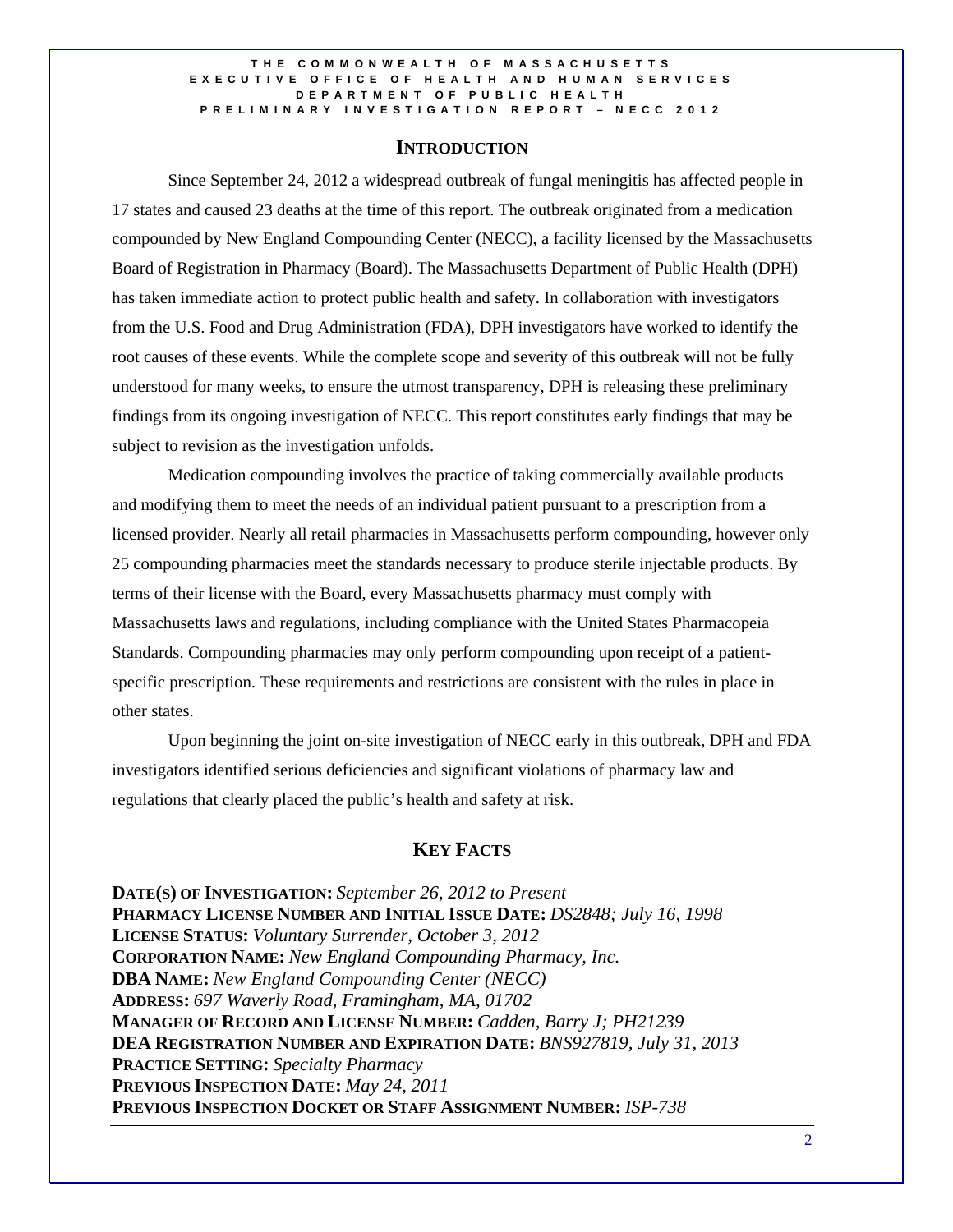## **INVESTIGATIVE METHODOLOGY**

The NECC on-site investigation process consisted of DPH investigators obtaining documentary evidence (including photographs), reviewing and obtaining copies of Standard Operating Procedures, observational findings, reviewing and obtaining copies of all policies and procedures, reviewing batch records and interviewing NECC staff. The FDA conducted product testing and investigators took environmental samples of various areas of the facility to test for contaminants.

DPH investigators principally communicated with three NECC staff members during the onsite investigation (Barry J. Cadden, Glenn A. Chin and Lisa Conigliaro-Cadden) along with FDA investigators. After September 26, 2012, the majority of NECC employees were no longer on site. As has publicly been documented, NECC terminated many of their staff. The continuing investigation will include interviews of NECC employees.

## **SELECTED PRELIMINARY FINDINGS**

During the facility inspections, investigators documented serious health and safety deficiencies related to the practice of pharmacy. All pertain to violations of 247 CMR 9.01(3) or 247 CMR  $6.01(5)(a)$ :

- NECC distributed large batches of compounded sterile products directly to facilities apparently for general use rather than requiring a prescription for an individual patient.
	- o Records show that NECC had lists of potential patient names but did not have patient-specific prescriptions from an authorized practitioner when compounding and dispensing medication, as required by state law.
	- o Manufacturing and distributing sterile products in bulk was not allowed under the terms of its state pharmacy license. If NECC was appropriately licensed as a manufacturer with the FDA the company would have been subject to additional levels of scrutiny.
	- o NECC did not conduct patient-specific medication history and drug utilization reviews as required by regulations.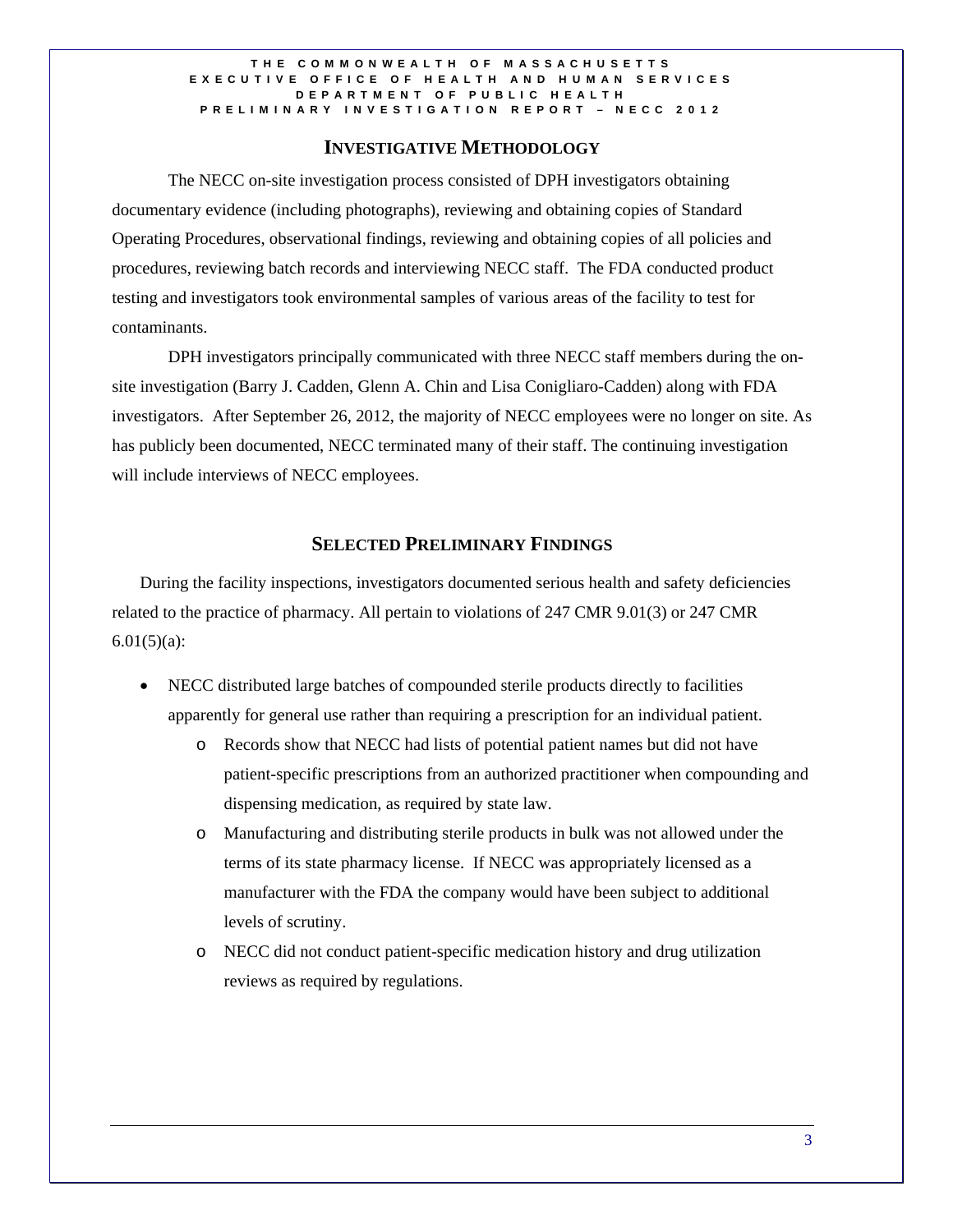- NECC distributed two of the recalled lots of methylprednisolone acetate (PF) 80 MG/ML prior to receiving results of sterility testing:
	- o Lot *06292012@26* was prepared on June 29, 2012. Final sterility testing was completed on July 17, 2012. Two shipments of product were made prior to the final sterility tests results being received.
	- o Lot *08102012@51* was prepared on August 10, 2012. Final sterility testing was completed on August 28, 2012. Eleven shipments of product were made prior to the final sterility tests results being received.
	- o While NECC's records show the sterility tests found no contamination, the adequacy of NECC's sterility testing methods are currently under examination.
- Final sterilization of product did not follow proper standards for autoclaving (sterilization through high pressure steam) pursuant to United States Pharmacopeia Standard 797 (USP 797) and NECC's own Standard Operating Procedures:
	- o Examination of NECC records indicated a systemic failure to keep products in the autoclave for the required minimum 20-minute sterilization period necessary to ensure product sterility.
- NECC did not conduct proper validation of autoclaves pursuant to USP 797:
	- o NECC failed to test their autoclaves to ensure proper function.
- Visible black particulate matter was seen in several recalled sealed vials of methylprednisolone acetate from Lot *08102012@51*.
- Powder hoods, intended to protect pharmacists from inhaling substances during medication preparation, within the sterile compounding area were not thoroughly cleaned pursuant to USP 797.
	- o Residual powder was visually observed within the hood during inspection. This contamination may subsequently lead to contamination of compounded medications.
- Condition of "Tacky" mats, which are used to trap dirt, dust, and other potential contaminants from shoes prior to clean room entry, violated the USP 797.
	- o Mats were visibly soiled with assorted debris.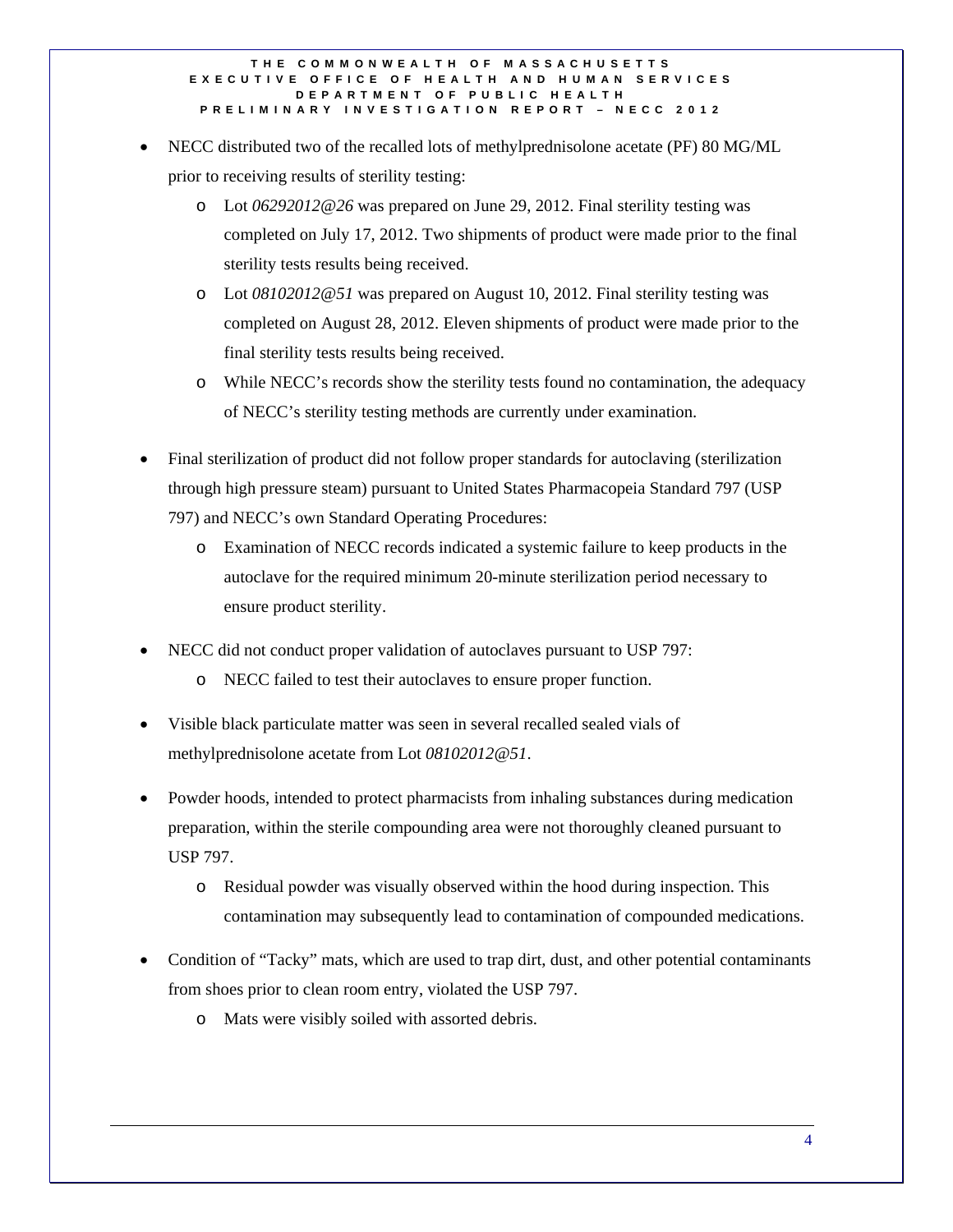- A leaking boiler adjacent to the requisite clean room created an environment susceptible to contaminant growth:
	- o A pool of water was visually observed around the boiler and adjacent walls, creating an unsanitary condition; the culture results of this potential contaminant are still pending.

## **CHRONOLOGY OF THE OUTBREAK & DEPARTMENT OF PUBLIC HEALTH ACTIONS**

**Monday September 24, 2012 –** The Massachusetts Department of Public Health (DPH) was notified by Tennessee Department of Health in late evening about a cluster of six rare fungal meningitis cases, with onset of symptoms between July 30 and September 18, 2012. These patients had several risk factors in common, including an epidural injection of steroid (methylprednisolone acetate 80 mg/ml preservative free) compounded at New England Compounding Center (NECC) located in Framingham. Tennessee also reviewed three other products not made by NECC as potential contaminants.

**Tuesday September 25, 2012 –** DPH planned an investigation of NECC given growing concerns of linkage to infections. The DPH's Bureau of Health Care Safety and Quality, Board of Registration in Pharmacy (Board), and Bureau of Infectious Diseases began rapid response planning on September 25, and convened a multi-agency meeting between the Tennessee Department of Health, the U.S. Centers for Disease Control and Prevention (CDC), the U.S. Food and Drug Administration (FDA), and the New England Compounding Center (NECC). At the demand of DPH staff, Barry Cadden and Gregory Conigliaro, principal owners of NECC, immediately provided documentation of all facilities in the nation that had received medications from three lots of methylprednisolone acetate that were suspected by the CDC as being linked to the fungal infections ("suspect lots"). Distribution lists were provided to public health authorities across the country, including CDC and FDA. The suspected product was distributed to more than 14,000 patients in 23 states.

## **Suspect Lots of Methylprednisolone Acetate (PF) 80 mg/ml Injection identified by TN DOH:**

 Lot #05212012@68 prepared by NECC on 5/21/2012 Lot #06292012@26 prepared by NECC on 6/29/2012 Lot #08102012@51 prepared by NECC on 8/10/2012

**17,676 total doses**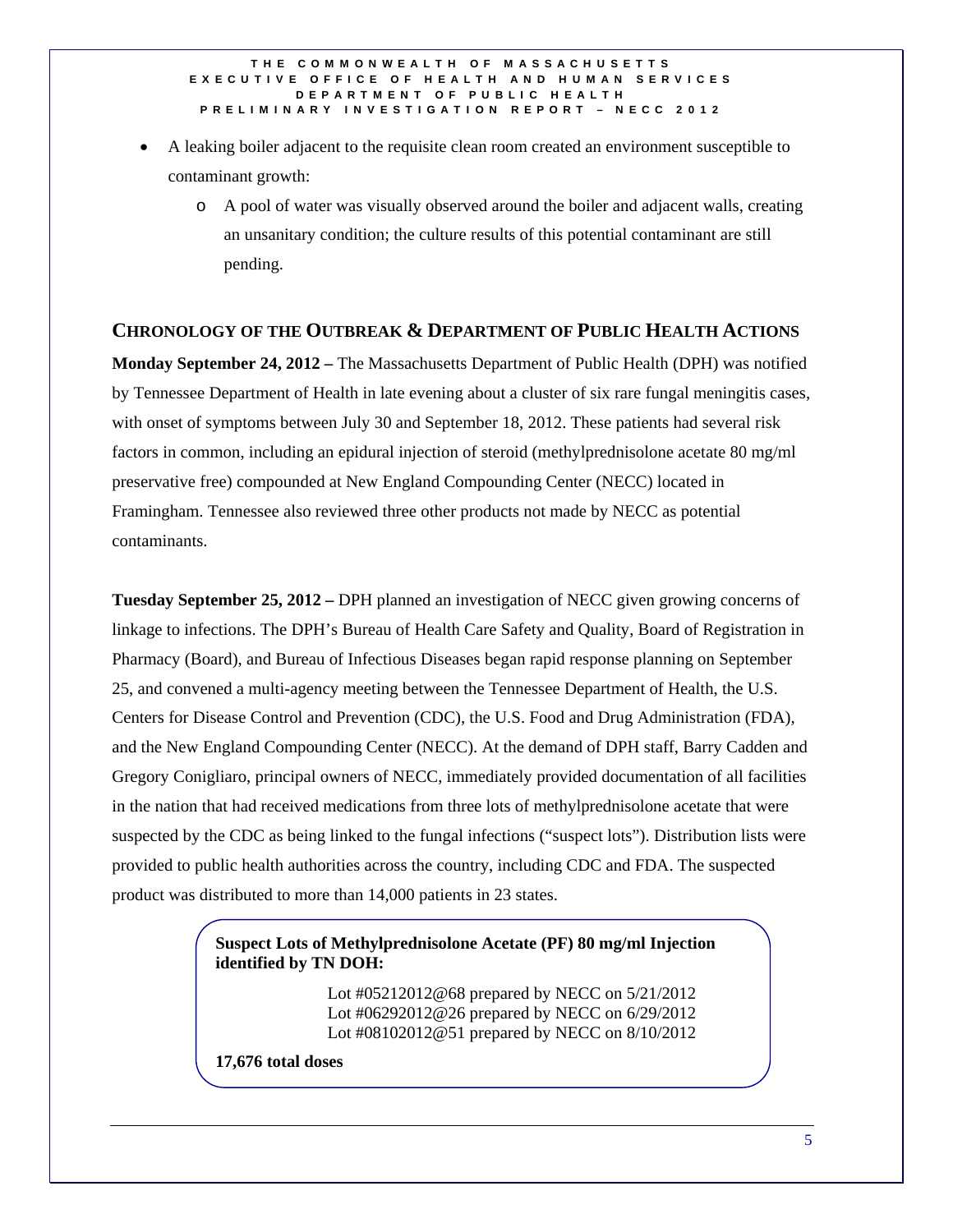**Wednesday September 26, 2012 –** DPH began an onsite investigation of NECC and instituted a recall of all suspect lots of methylprednisolone acetate. Investigators confirmed that all nondistributed methylprednisolone products were quarantined, and that methylprednisolone acetate was no longer being produced. Approximately 3,000 doses were quarantined or returned through recall. Upon arriving at NECC, investigators found NECC employees cleaning sterile compounding areas and conducting environmental testing. DPH investigators also detected signs of bleach decontamination in the compounding areas.

**Thursday September 27, 2012 to Sunday September 30, 2012 –** DPH coordinated with FDA to plan a collaborative investigation of NECC.

**Monday October 1, 2012 –** DPH and FDA began a joint investigation at NECC. Findings supported by the epidemiological work of the CDC prompted DPH to issue a formal Quarantine Notice pursuant to M.G.L. c. 94C, §§ 13 and 189A, and M.G.L. c. 112, §§ 30 and 42A. This legally formalized the September 26 quarantine action. The Notice directed that all methylprednisolone acetate raw materials (chemicals), all non-sterile and sterile products located at NECC used in the compounding of methylprednisolone acetate, and all inventory on the premises prepared for dispensing and stored at the pharmacy, or received by recall should be quarantined and not disposed of without the express approval of the DPH. Investigators were shown examples of methylprednisolone products that were labeled as patient specific. The associated documents were not individual prescriptions but lists of patients generated by a clinical facility and provided to NECC to obtain the product. NECC stated the list of names was considered to be an authorized prescription by the physician. This practice is not in accordance with Massachusetts regulations.

**Tuesday October 2, 2012** – DPH and FDA observed visible black particulate matter in sealed vials (of purportedly sterile methylprednisolone acetate) returned to NECC. Inconsistencies in sterilization processes of materials were identified through review of NECC's records. The Board voted to obtain a Voluntary Surrender of NECC's license or to initiate action to issue a Temporary Order of Summary Suspension.

**Wednesday October 3, 2012 –** DPH secured voluntary surrender of NECC's license, effective 12 pm (noon), and instituted a voluntary recall of all intrathecal products (those injected into the area around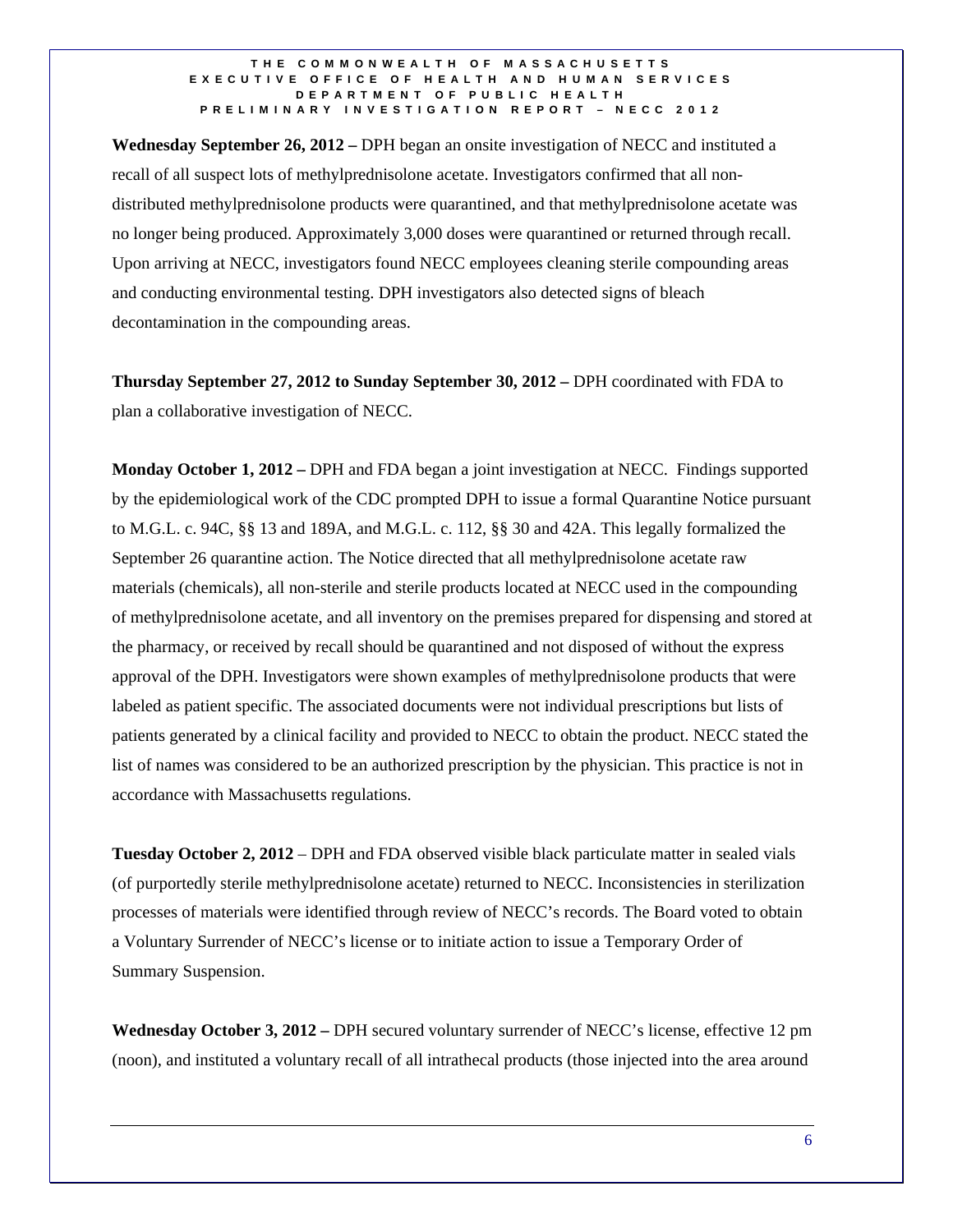the spinal cord or brain). DPH also notified Massachusetts providers to cease use of all NECC products.

**Thursday October 4, 2012 –** DPH and FDA publicly announced that black particulate matter, tentatively identified by microscopy as fungal contamination, was seen in a sealed, purportedly sterile vial of methylprednisolone acetate from a suspect lot. CDC and FDA recommended that all health care professionals cease use and remove from their pharmaceutical inventory any material produced by NECC. Massachusetts State Epidemiologists contacted nine Massachusetts health care facilities that received non-implicated lots of methylprednisolone acetate, instructing them to contact recipient patients to determine whether there were any unusual infections or other complications. No infections from the non-implicated lots sent to Massachusetts facilities have been identified at this time. DPH and FDA investigators continued with their on-site investigation and evaluated standard operation procedures and batch records related to sterile compounding. FDA investigators took environmental samples of various areas of the facility to test for contaminants.

**Friday October 5, 2012 –** DPH and FDA investigators noted visible contaminants in additional sealed recalled vials of methylprednisolone acetate. The particulate matter was noted in vials labeled in conformance with Massachusetts pharmacy regulations with patient-specific information. Additionally, particulate matter was noted in recalled vials that were labeled without patient-specific names, in clear violation of Massachusetts regulations. DPH and FDA each issued an alert to providers and facilities across the country stating the identification of particulate matter.

Saturday October 6, 2012 – DPH secured an immediate recall of all NECC products.

**Monday October 8, 2012 –** At the request of DPH, Barry Cadden and Glenn Chin, leaders at NECC, voluntarily ceased practice as pharmacists pending completion of the investigation.

**Wednesday October 10, 2012 –** Based on their shared ownership and leadership with NECC, DPH requested that Ameridose and Alaunus Pharmaceutical cease all pharmacy operations and any dispensing, manufacturing or wholesale distribution of any products starting at 3 p.m. on October 10 and continuing until 5 p.m. on October 22. DPH and FDA staff began an on-site investigation of Ameridose, a pharmacy, distributor and wholesaler regulated by the FDA. At the demand of DPH, Barry J. Cadden agreed to immediately resign as manager, director and from any other management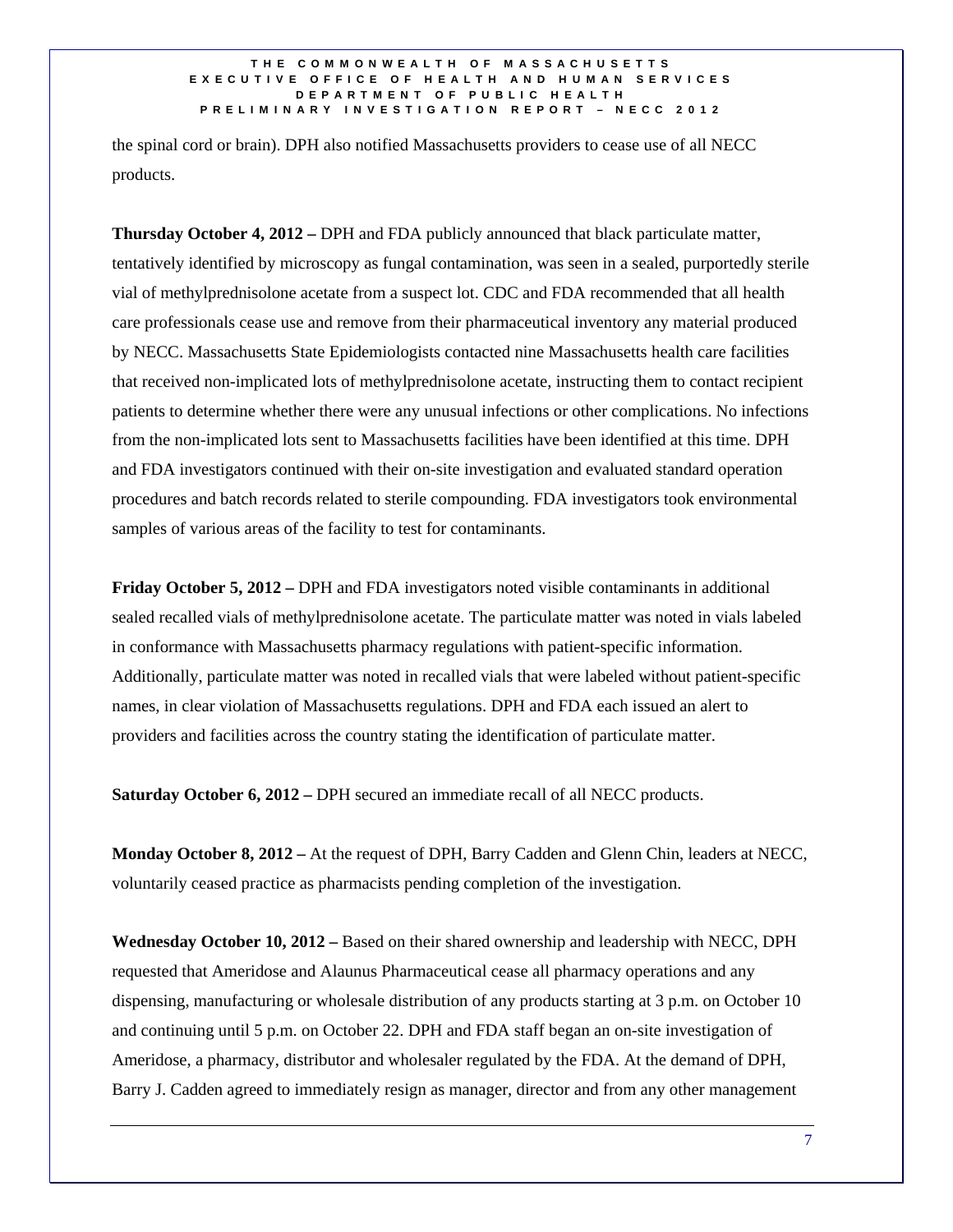position at NECC, Ameridose, and Alaunus. DPH began working with the Massachusetts Hospital Association to ensure that the supply chain of medications would not be disrupted. The Board issued an advisory to all pharmacies and pharmacists in Massachusetts emphasizing that all of their actions must be performed in accordance with the United States Pharmacopeia. The advisory also reiterated that state law requires compounding pharmacies and

pharmacists to have a patient-specific prescription from an authorized practitioner when compounding and dispensing medication. Compounding pharmacies and pharmacists were required to submit an affidavit asserting that they are following state law in this regard.

**Sunday October 14, 2012** – DPH staff began on-site investigation of Alaunus Pharmaceuticals, a wholesale distributor affiliated with Ameridose and NECC.

**Monday October 15, 2012** – FDA issued an advisory that a patient may have acquired fungal meningitis from a different NECC steroid injection, triamcinolone acetonide. DPH epidemiologists began outreach to all 192 facilities in Massachusetts who received any NECC injectable products and supported providers in patient outreach. In addition, the FDA reported a transplant patient with an *Aspergillus fumigatus* infection who received a NECC cardioplegic solution during surgery. The CDC is actively working to confirm the presence of fungal contaminants in cardioplegic solutions. DPH asked Massachusetts providers to contact any patients who received any injectable product, including ophthalmic drugs or cardioplegia solutions prepared by NECC after May 21, 2012.

**Thursday October 18, 2012** – FDA released definitive laboratory confirmation of the presence of fungal contaminants in sealed vials of methylprednisolone acetate in a suspect lot prepared by NECCDPH and FDA collected samples from sealed vials of completed product at Ameridose. Results are currently pending with the FDA.

**Friday October 19, 2012** – DPH and FDA investigators scrutinized business practices of Alaunus Pharmaceuticals, and potential for inappropriate distribution of NECC or Ameridose products. At the request of DPH, Ameridose and Alaunus Pharmaceuticals extended their cessation of operations until November 5, 2012.

**Monday October 22, 2012** – The Board authorized DPH staff to request voluntary permanent surrender of the licenses of Barry J. Cadden, Glenn A. Chin, and Lisa Conigliaro-Cadden, as well as